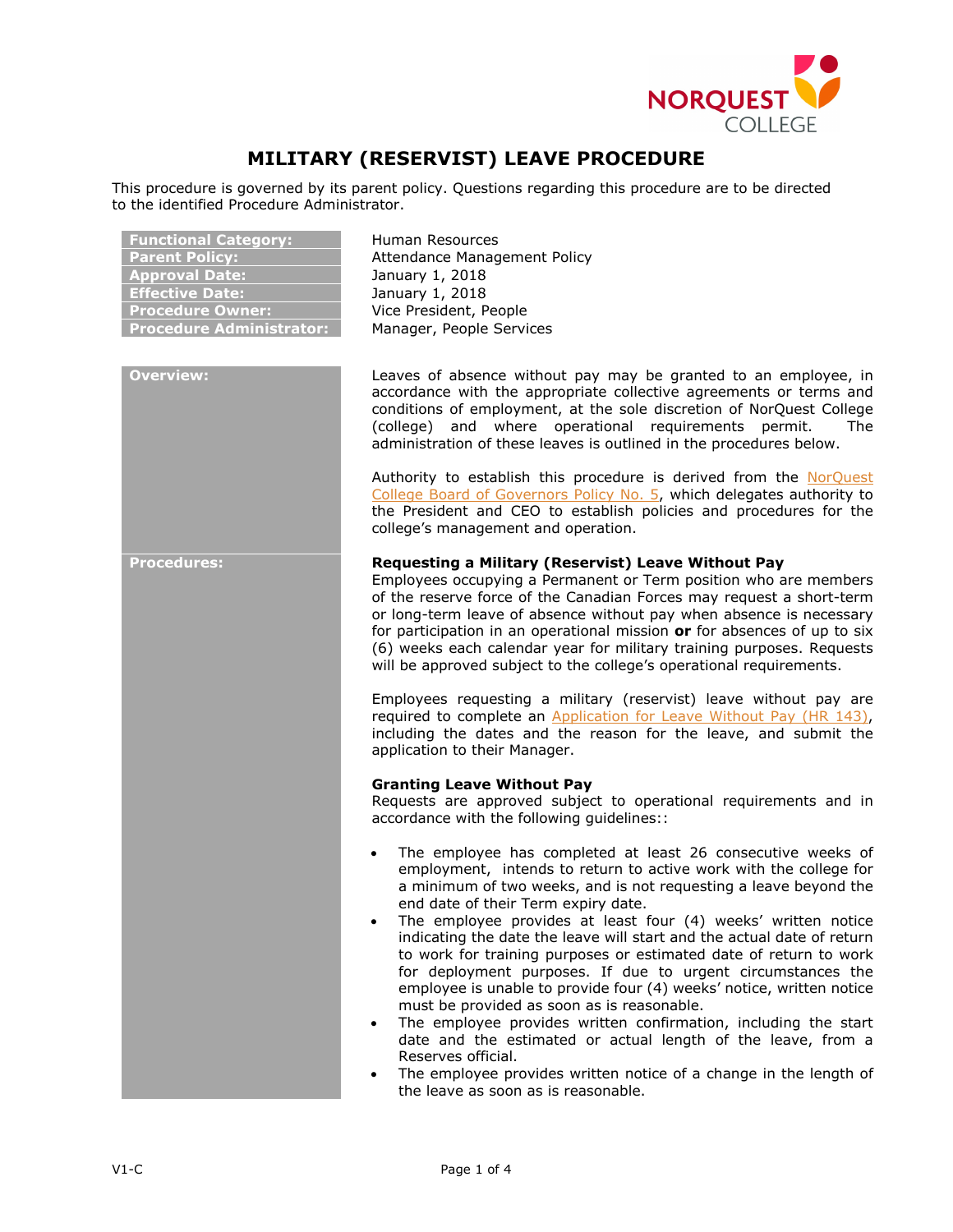

- The employee is not employed elsewhere during the leave, except under special circumstances approved by an Executive Head .
- Once leave without pay is approved and scheduled, employees will only be allowed to change their booked time with Manager Approval (due to an operational emergency ), or by mutual agreement.

### **Authority for Approvals of Military (Reservist) Leaves Without Pay**

- "Supervisors and Managers" have the authority to approve leaves without pay up to ten (10) days.
- "Division Heads" have the authority to approve leaves without pay up to one (1) year.
- "Executive Heads" have the authority to approve all leaves without pay. Executive Head approval is specifically required for leaves longer than one (1) year.

## **Conditions While on Military Leaves Without Pay**

## **Vacation**

- Employees are encouraged to utilize their vacation days prior to taking leaves without pay.
- Employees will not earn vacation while on military (reservist) leave without pay. Vacation earned prior to the leave without pay will be deferred until the employee returns to work.

## Paid Days

• Employees while on military (reservist) leave without pay are not eligible for paid leaves (i.e. sick leave, personal & emergency, etc.).

## Benefits Plan

- Where an employee is granted a military (reservist) leave without pay for greater than two (2) full pay periods , Employee Services will provide the employee with the Leave without Pay Agreement (HR139) to complete. This Agreement allows the employee to choose to either continue or discontinue in the Benefits Plan during their leave.
- Where an employee chooses to continue in the Benefits Plan:
	- o they may choose to have the full amount of benefits deducted from their final cheese prior to their leave, or
	- o they may choose to provide the college with post dated cheese dated the 1st of each month during their leave. Cheques must be received prior to the start of the leave.
	- o for information on employee/employer premium payments and timing refer to your collective agreement or terms and conditions of employment.
- If , at any time during the military (reservist) leave the employee allows payment of premiums to lapse, benefits will be suspended immediately until such time as the employee submits the required payment. Any outstanding balance owing upon return to work will be deducted from the employee 's next pay cheque without further notice.
- Where an employee chooses to discontinue participation in the benefits plan they must, two (2) weeks prior to the leave, sign and submit to People the Request to Discontinue College Benefits form (HR140).
- Where a military (reservist) leave without pay is granted for more than one year, the Employee Services department must complete a Request for Leave of Absence Approval Form (beyond 12 months)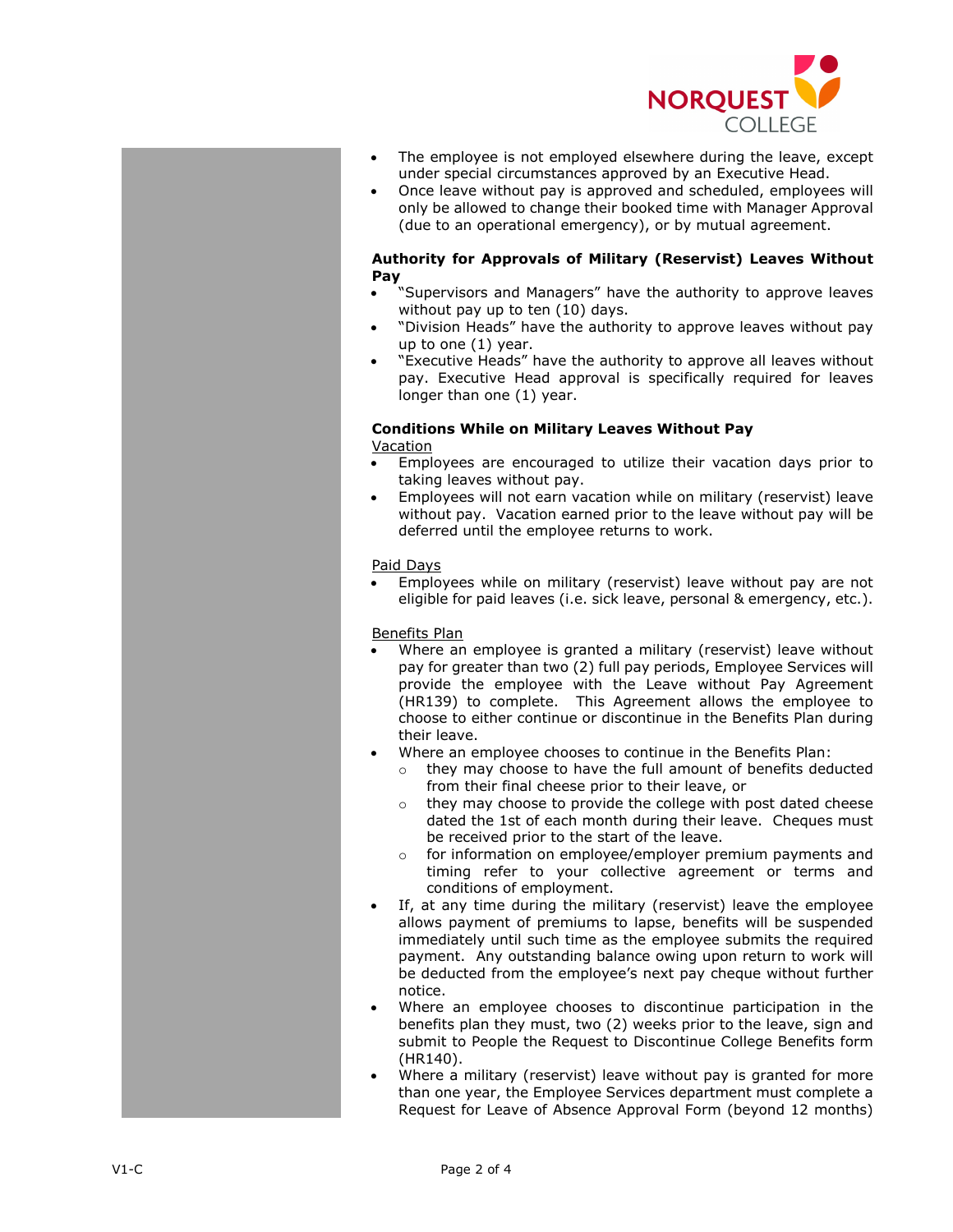

(HR127) and submit it to the benefit carriers to receive approval for the employee to continue in the benefit plans.

#### **Resignation**

When an employee resigns while on a military (reservist) leave of absence without pay, the date of termination will be the date the employee's division receives notification that the employee is resigning.

### **Administrative Procedure**

For military (reservist) leaves less than two (2) full pay periods

The approver submits the approved application (HR143) to Employee Services, People. Participation in the benefits plan must continue if the leave without pay is less than two (2) full pay periods.

For military (reservist) leaves greater than two (2) full pay periods

- The approver submits the approved application (HR143) to Employee Services. Employee Services will provide the employee with a letter advising that their leave has been approved along with a copy of the Code of Conduct Policy. Employee Services will also provide the employee with the Leave without Pay Agreement (HR139) and the Request to Discontinue College Benefits Form (HR140) for completion and return to Employee Services.
- Employee Services will advise the Payroll Unit to set up a Leave without Pay on payroll and continue or suspend benefits.

#### **Returning from a Military (Reservist) Leave Without Pay**

The employee's position, or a comparable one, will be held for an employee while on an approved military (reservist) leave without pay.

Where an employee, approved for a leave without pay greater than two full pay periods to support a deployment, wishes to return early from their leave, they may do so providing they provide four (4) weeks' written notice to the Division Head.

**Definitions: Division Head:** means anyone who manages a division or multiple divisions. Division Head is responsible for a division(s) reporting directly to an executive and normally includes Deans and Directors but may also include an executive or senior manager.

> **Executive Head**: means anyone in the position of President and CEO, Vice President or Executive Director.

> **Leave of Absence Without Pay**: means a period of time away from work for which employees are not paid.

> **Manager**: means anyone classified as a Manager and manages a division, department, or unit. Managers can include senior managers, deans, directors, Members of Executive or the President and CEO.

> **Paid Holiday**: means a statutory holiday and any other day designated as a paid holiday within the collective agreements and terms and conditions of employment.

> **Permanent Position:** means a position designated by the college as continuing to meet ongoing operational requirements. A permanent position may be Full-time or Part-time.